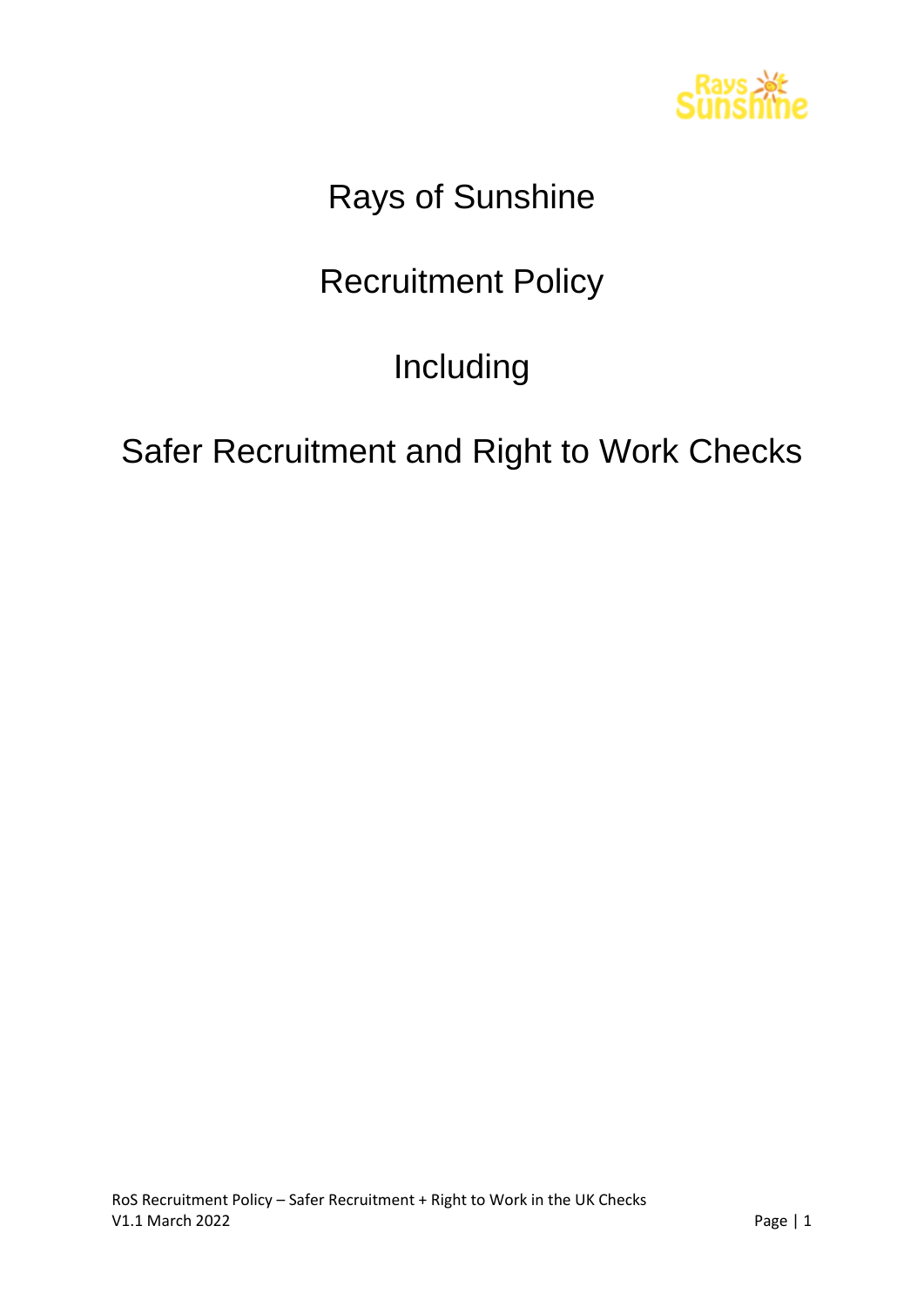

## **Document Control**

| Version            | 1.1                                                       |  |  |  |  |
|--------------------|-----------------------------------------------------------|--|--|--|--|
| Author(s)          | <b>Emma Ferry BluestoneHR</b><br>$\bullet$                |  |  |  |  |
|                    | Dr Michele Afif CEO                                       |  |  |  |  |
| Approval group     | Senior Management Team                                    |  |  |  |  |
| Target audience    | All staff employed by Rays of Sunshine + Volunteers +     |  |  |  |  |
|                    | <b>Trustees</b>                                           |  |  |  |  |
| Date approved      | 31.3.2022                                                 |  |  |  |  |
| Date issued        | 31.3.2022                                                 |  |  |  |  |
| Review date        | October 2022                                              |  |  |  |  |
| Linked to          | Rays of Sunshine Safeguarding Policy<br>$\bullet$         |  |  |  |  |
|                    | Rays of Sunshine Data Protection and Privacy<br>$\bullet$ |  |  |  |  |
|                    | policies                                                  |  |  |  |  |
|                    | Rays of Sunshine Data Retention Schedules                 |  |  |  |  |
| Keywords           | HR, recruitment, safeguarding, employment                 |  |  |  |  |
| Person responsible | Designated Safeguarding Lead (Cheryl Tissot)              |  |  |  |  |
| for coordinating   |                                                           |  |  |  |  |
| dissemination and  |                                                           |  |  |  |  |
| implementation.    |                                                           |  |  |  |  |

### **Version Control Summary**

| <b>Version</b><br>No. | <b>Description of changes</b> | Author(s)         | <b>Date</b>  |
|-----------------------|-------------------------------|-------------------|--------------|
| 1.0                   | First version                 | CEO + HR provider | 18.3.2022    |
| 1.1                   | Minors amends                 | CEO               | 30/31.3.2022 |
|                       |                               |                   |              |
|                       |                               |                   |              |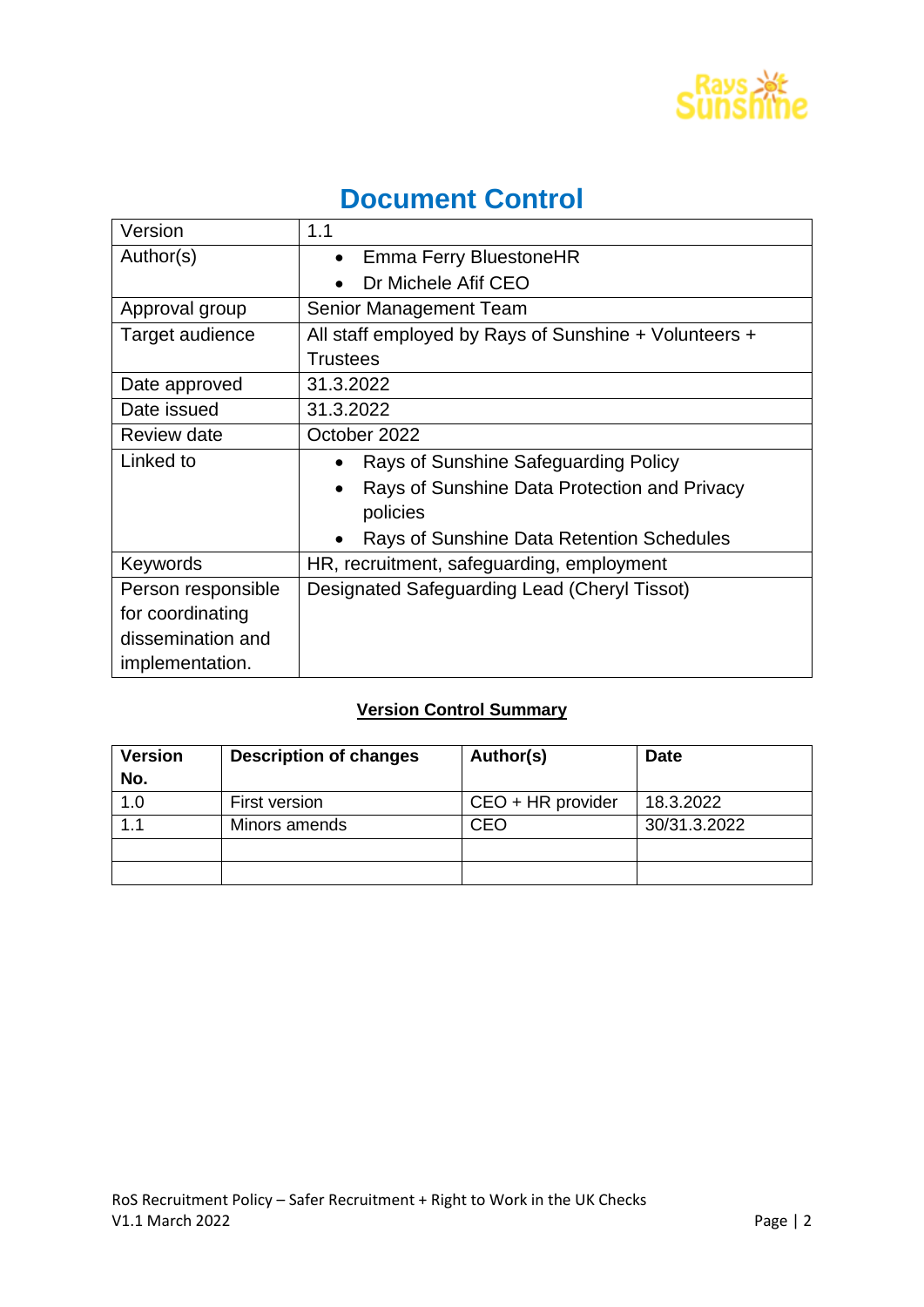

## Contents

| Use of the Disclosure and Barring Service and the Recruitment of Ex-Offenders: 8 |
|----------------------------------------------------------------------------------|
|                                                                                  |
| *List A: acceptable documents to establish a continuous statutory excuse  10     |
|                                                                                  |
|                                                                                  |
|                                                                                  |
|                                                                                  |
|                                                                                  |
|                                                                                  |
|                                                                                  |
|                                                                                  |
|                                                                                  |
|                                                                                  |
|                                                                                  |
|                                                                                  |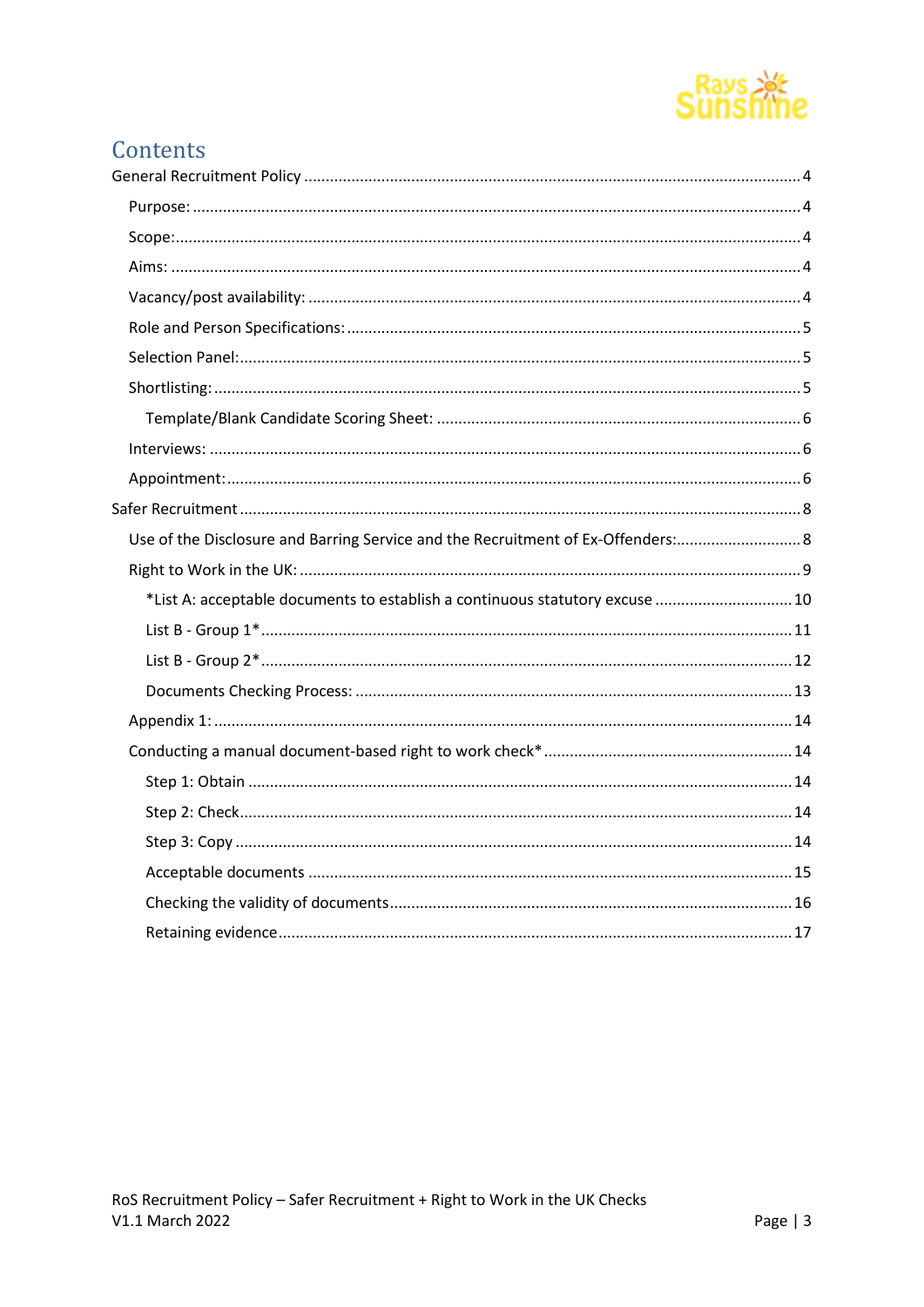

# **General Recruitment Policy**

### <span id="page-3-1"></span><span id="page-3-0"></span>**Purpose:**

This policy is in place to ensure the procedures by which staff are recruited into post are fit for purpose, fair, transparent and consistent with the Rays of Sunshine policy position regarding equality, diversity and inclusion.

## <span id="page-3-2"></span>**Scope:**

This policy covers all current employees and applicants for employment with Rays of Sunshine, including those for a temporary, fixed term or permanent position. The policy will cover all internal and external recruitment and remains available to all employee**s.**

## <span id="page-3-3"></span>**Aims:**

- To recruit the right person for an available role
- To recruit in accordance with current legislation (including Right to Work checks)
- To recruit in accordance with Rays of Sunshine's safeguarding policies
- To recruit in accordance with the Rays of Sunshine commitment to equality, diversity and inclusion
- Where relevant, to provide existing staff with the opportunity for career progression

## <span id="page-3-4"></span>**Vacancy/post availability:**

All employees (including fixed term employees) will be notified of any positions that arise during their employment by email.

Rays of Sunshine reserves the right to make appointments without advertising externally.

Rays of Sunshine is a committed equal opportunities employer and will not advertise in any way that discriminates against a protected group as defined within s4 of the Equality Act 2010 [\(here\)](https://www.legislation.gov.uk/ukpga/2010/15/section/4) and listed below:

- age;
- disability;
- gender reassignment;
- marriage and civil partnership;
- pregnancy and maternity;
- race;
- religion or belief;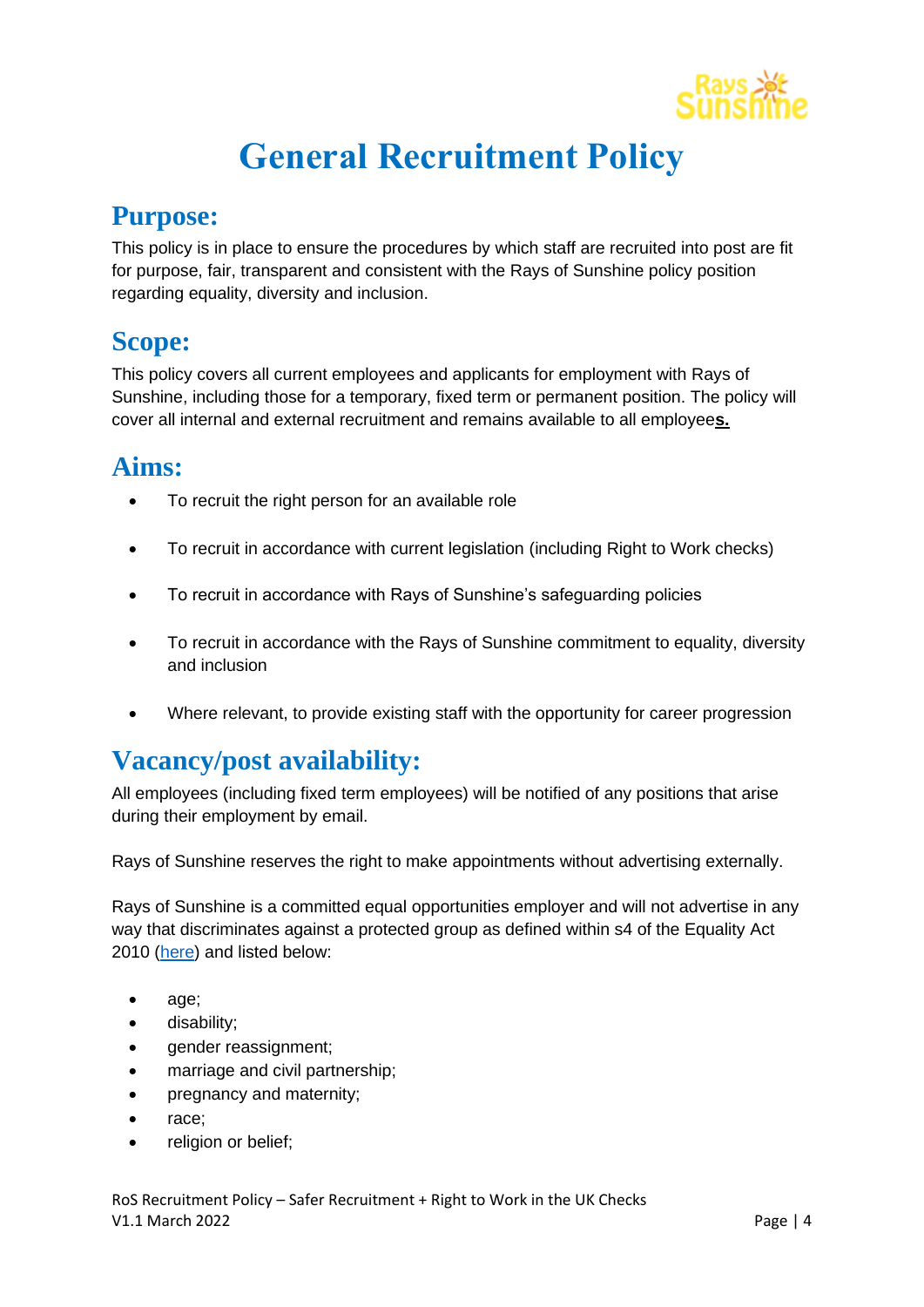

- sex;
- sexual orientation.

All job externally advertised job packs will contain the following action statement:

Rays of Sunshine welcomes applications from all sections of the community and actively encourages diversity to maximise achievements, creativity and good practice. We positively welcome and seek to ensure we achieve diversity in our workforce and that all job applicants and employees receive equal and fair treatment, regardless of age, race, gender, religion, sexual orientation, disability or nationality.

## <span id="page-4-0"></span>**Role and Person Specifications:**

All posts will be described within an initial, dedicated role specification or 'job description' document.

This will be subject to regular review as the role evolves or in response to structural and/or organisational changes within the charity.

The recruitment process is in place to attract the best candidate for an available role. As such, the related person specification details for a role will set out the degree to which a prospective applicant's skills, experience and attributes are considered essential or desirable prior to the shortlisting and/or appointment process.

These may include:

- Existing skills, experience or specialised knowledge
- Qualifications
- Personal attributes

### <span id="page-4-1"></span>**Selection Panel:**

Selection panels wherever possible will compromise of at least two members of staff with relevant experience in the area of work being recruited for, with a diverse representation where possible. Trustees, major donors or other external parties can be used as part of the selection panel where this is relevant.

The selection panel is expected to declare any potential conflict of interest, for example, if they know any of the applicants. It will not necessarily preclude them from serving on the panel, but it should be noted in the recruitment documentation.

## <span id="page-4-2"></span>**Shortlisting:**

Shortlisting decisions will be based on the applicant's CV plus any accompanying cover letter as compared to the Role and Person Specifications.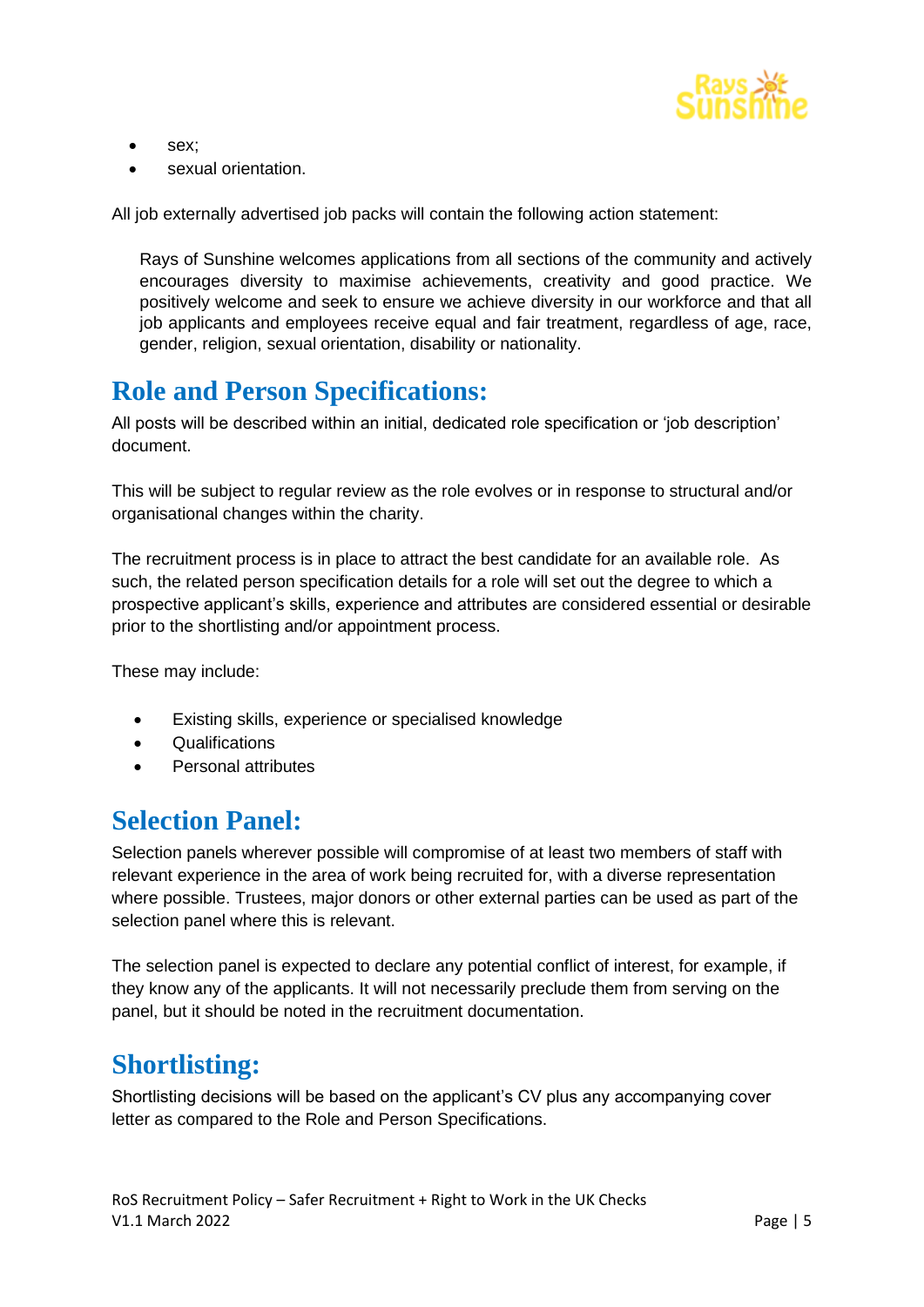

For external candidates, at least two people from the prospective interview panel will in the first instance shortlist applicants independently of one another.

Where possible a Candidate Scoring Sheet should be completed (and stored for 12 months) for all posts to capture and collate each element of the shortlisting process.

### <span id="page-5-0"></span>**Template/Blank Candidate Scoring Sheet:**



## <span id="page-5-1"></span>**Interviews:**

Wherever possible interviews will be held in person at the Rays of Sunshine offices. Remote interviewing can be offered at the discretion of the panel or in accordance with government (e.g. pandemic) advice.

As part of the preparation process, panellists (or delegated authority) must offer candidate's access to appropriate adjustments to facilitate equal access to the interview process in accordance with the requirements of the Equality Act 2010.

The panel will use the same questioning strategy for all candidates and base the questions on the requirements of the job.

The panel is entitled to use other selection tools to augment the interview process including (but not limited to) in-tray exercises and presentations.

Panelists should keep a note of each interview including each candidate's responses/performance in connection with their suitability for the role for 12 months in accordance with the Rays of Sunshine privacy notice [here.](https://raysofsunshine.org.uk/privacy-policy/)

A member of the panel (or delegated authority) will contact candidates to notify them of the interview outcome and provide feedback if requested.

Rays of Sunshine reserves the right to conduct a second interview process.

## <span id="page-5-2"></span>**Appointment:**

Successful (external) candidates will receive a provisional offer subject to:

• Two satisfactory references; including one of their most recent employer unless exceptional circumstances apply.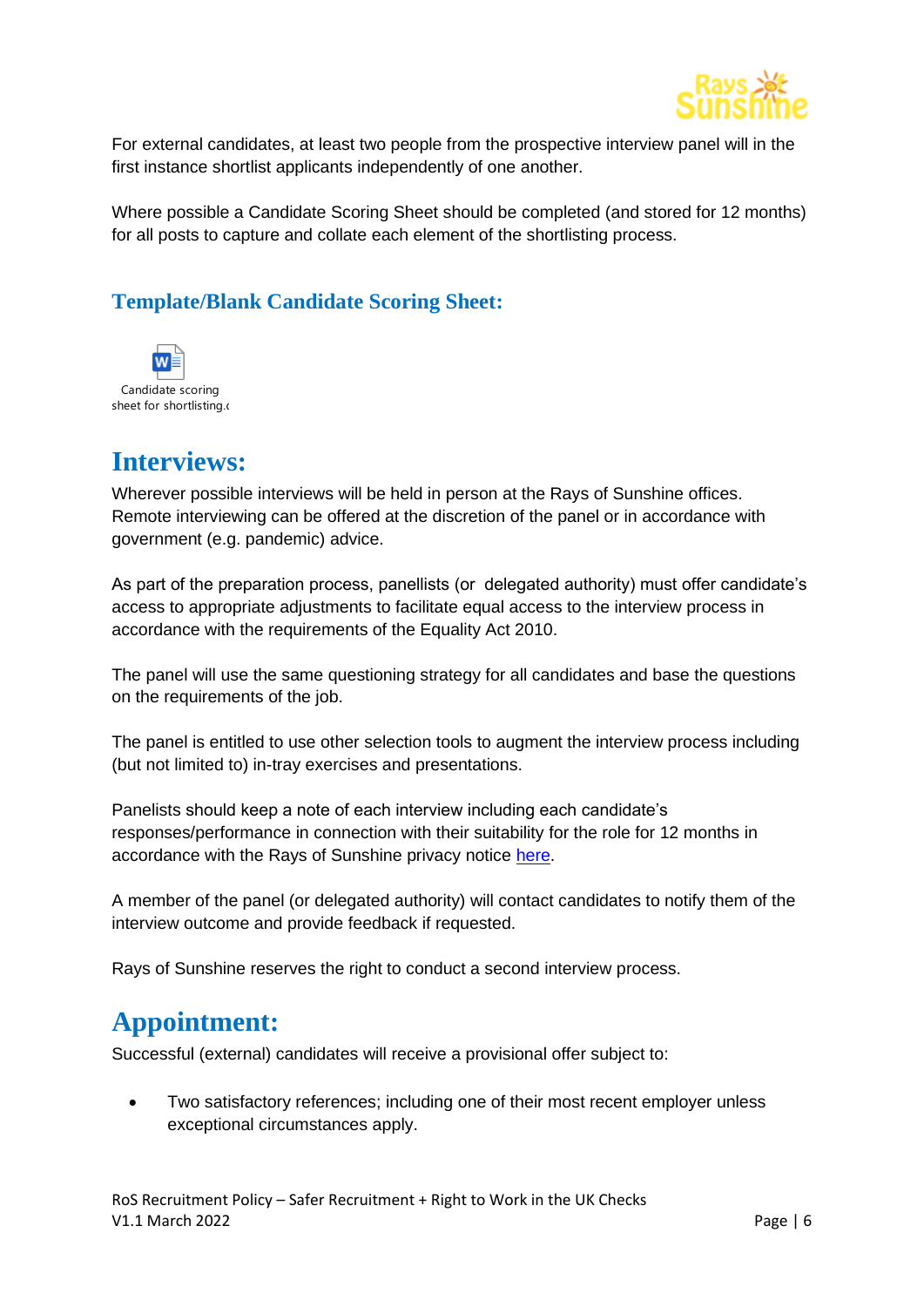

- Disclosure and Barring Service (DBS) clearance (see later). Rays of Sunshine reserves the right to conduct an enhanced DBS check for some posts, including volunteer positions. Where this is necessary, it will be clearly marked in the job pack.
- Consideration of any disclosed and/or unspent convictions.
- Satisfactory completion of Proof of Right to Work in the UK checks (see later).
- Proof of qualifications where this is appropriate.
- Satisfactory completion of a probation period.

These requirements will be summarised within a formal offer letter, which will include the agreed start date if available.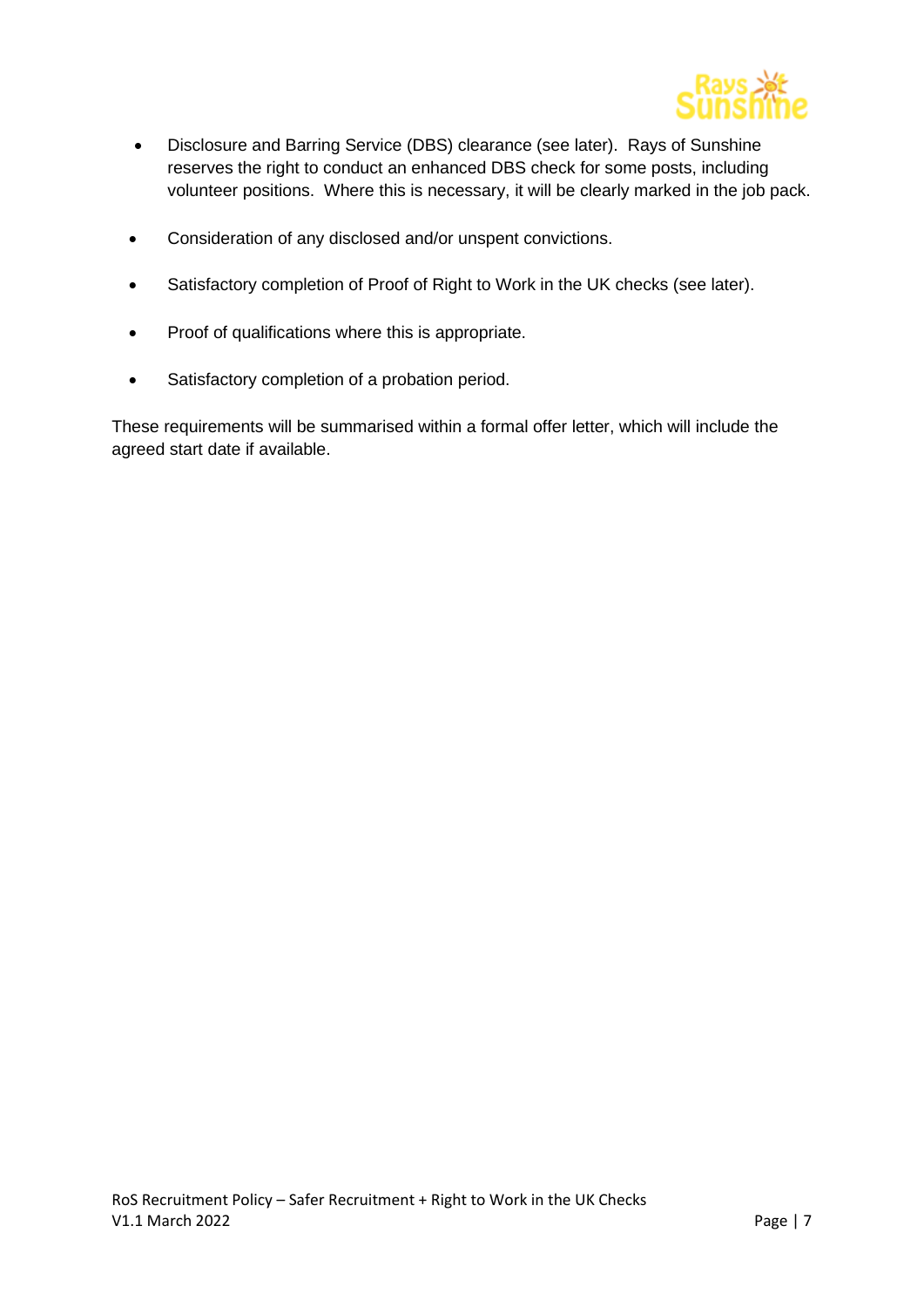

## **Safer Recruitment**

## <span id="page-7-1"></span><span id="page-7-0"></span>**Use of the Disclosure and Barring Service and the Recruitment of Ex-Offenders:**

Rays of Sunshine reserves the right to require staff to submit to a DBS check or an enhanced DBS check prior to starting work and regularly thereafter according to the role they are fulfilling for the charity.

This includes employed staff, volunteers and Trustees.

Rays of Sunshine acts in accordance with the following documents and tools:

- The 2019 publication 'DBS Checks: Working with children in the charity sector' [\(here\)](https://assets.publishing.service.gov.uk/government/uploads/system/uploads/attachment_data/file/789061/ENGLISH_-_CCS156_CCS0219642870-001_Charity_Roles_Children_Web.pdf)
- The 2015 publication '*Revised Code of Practice for Disclosure and Barring Service Registered Persons*' (click [here\)](https://assets.publishing.service.gov.uk/government/uploads/system/uploads/attachment_data/file/474742/Code_of_Practice_for_Disclosure_and_Barring_Service_Nov_15.pdf)
- The UK.GOV eligibility tool, in place to assist with determining which charity staff require a DBS check [\(here\)](https://www.gov.uk/find-out-dbs-check)

Rays of Sunshine recognises that not all roles warrant a DBS check, however reserves the right to proceed with basic, standard or enhanced DBS checks if this is considered necessary to remain compliant with our overarching safeguarding obligations.

All applicants called for interview must provide details of any unspent convictions at an early stage of the application process. The requirement to provide this information will be set out within the job application form or  $-$  if this is unavailable  $-$  made available to prospective candidates directly through the provision of this document.

Whilst the presence of a criminal record is not an automatic bar to employment at Rays of Sunshine, their existence will prompt a closer assessment as to role/position suitability.

Failure by candidate to reveal information that is directly relevant to the position sought is likely to lead to the offer of employment being withdrawn.

Rays of Sunshine will not discriminate unfairly against any subject of a disclosure on the basis of conviction or other information revealed, however does reserve the right to consider whether any disclosed information renders a candidate incompatible with the role to which they have been provisionally appointed.

Staff already in post are required to notify their Line Manager immediately of any circumstances that may impact on their suitability to work with vulnerable adults/children, including but not limited to any convictions, charges or cautions for criminal offences.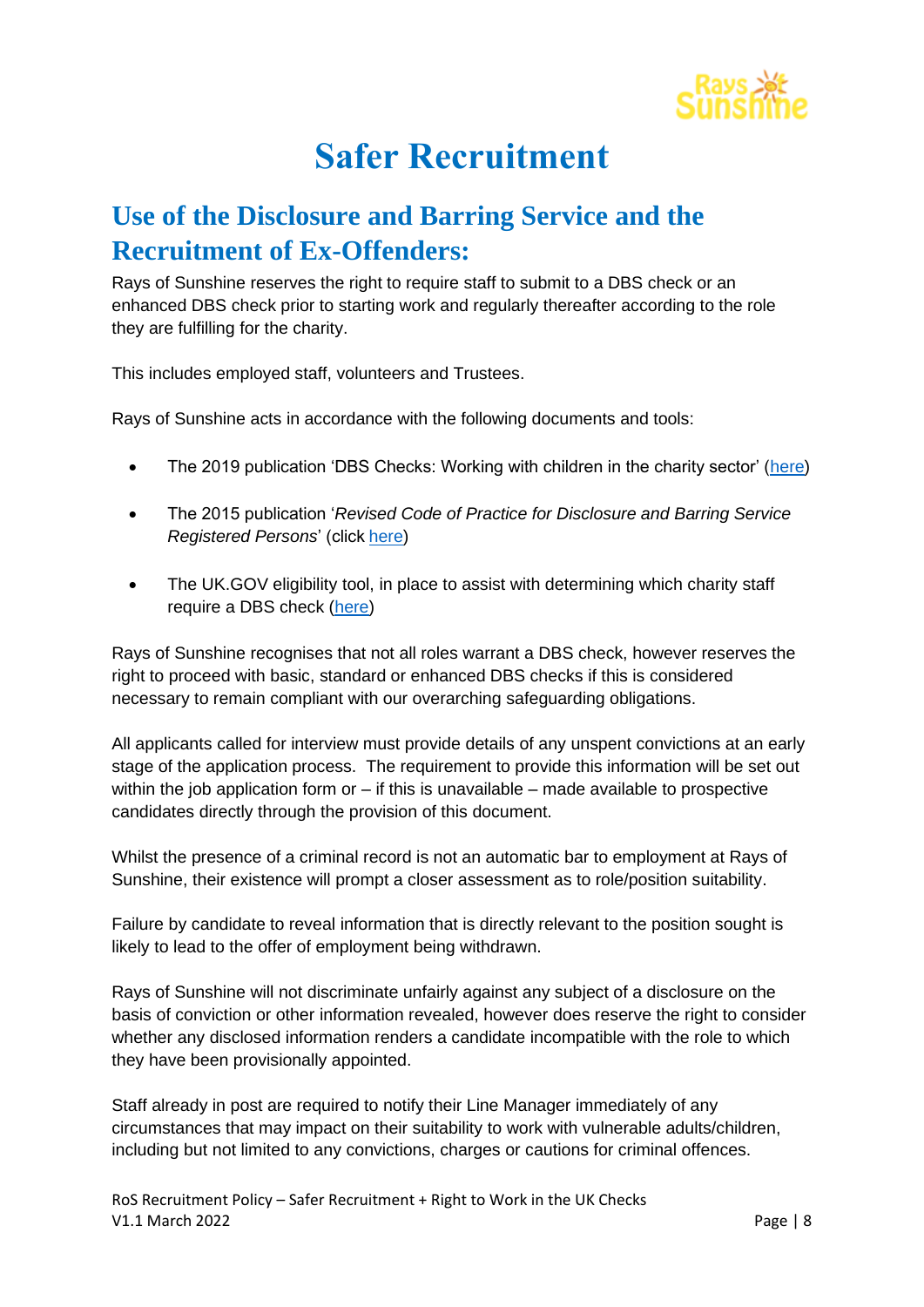

## <span id="page-8-0"></span>**Right to Work in the UK:**

All candidates must provide Rays of Sunshine with the following documents to demonstrate their eligibility to work in the UK in accordance with the Immigration, Asylum and Nationality Act 2006 [\(here\)](https://www.legislation.gov.uk/ukpga/2006/13/contents). This cannot be delegated by the employer to any other organisation.

Evaluating a candidate's right to work is an employer's legal obligation and individuals cannot do any work for Rays of Sunshine until the Right to Work in the UK check has been satisfactorily completed in line with up to date government guidance. For Rays of Sunshine to remain compliant with the law, checks (which are time stamped) must take place **before**  the onset of their employment or (at the latest) at the very start of the first day.

This means originals of documents must be presented either at interview, where copies will be taken, or on the first day of employment.

No prospective employee will be permitted to begin work without these documents being provided and verified by Rays of Sunshine.

Rays of Sunshine conducts this check in accordance with current guidance as set out within the December 2021 Home Office publication '*Employer Right to Work Checks Supporting Guidance'* at this [link](https://assets.publishing.service.gov.uk/government/uploads/system/uploads/attachment_data/file/1042343/2021.12.16_Employer_s_Guide_Edit.pdf) and, where relevant, '*Coronavirus (Covid-19): right to work checks (temporary adjustments)'* [here.](https://www.gov.uk/guidance/coronavirus-covid-19-right-to-work-checks#end-of-temporary-adjustments)

Government guidance regarding Right to Work Checks, is subject to regular update and as such, whilst every effort is made to ensure local policies are updated in accordance with any new changes, users should routinely check for changes (including changes to the document lists) at the GOV.UK website and/or at this [link.](https://www.gov.uk/government/publications/right-to-work-checks-employers-guide)

Rays of Sunshine cannot accept photocopies in lieu of original documents as proof of eligibility to work in the UK unless an exemption exists in the above Home Office guidance or as part of pandemic related amendments, which can be found at this [link.](https://www.gov.uk/guidance/coronavirus-covid-19-right-to-work-checks#updated-advice-for-employers-carrying-out-right-to-work-checks-during-coronavirus-covid-19-adjusted-measures)

All candidates must provide either one set of documents from **List A** (below), which provides ongoing evidence of eligibility to work in the UK or one set of documents from **List B** which provides up to 12 months proof of eligibility to work in the UK.

Interval checks will be required for those employees only able to provide documents from **List B**.

Further Home Office guidance on Employer Right to Work Checks is available at this [link.](https://assets.publishing.service.gov.uk/government/uploads/system/uploads/attachment_data/file/1047370/2022_01_17_Employer_s_Guide_.pdf)

**See also Appendix 1** for detailed guidance regarding how to undertake a manual right to work in the UK check drawn from January 2022 Home Office Guidance.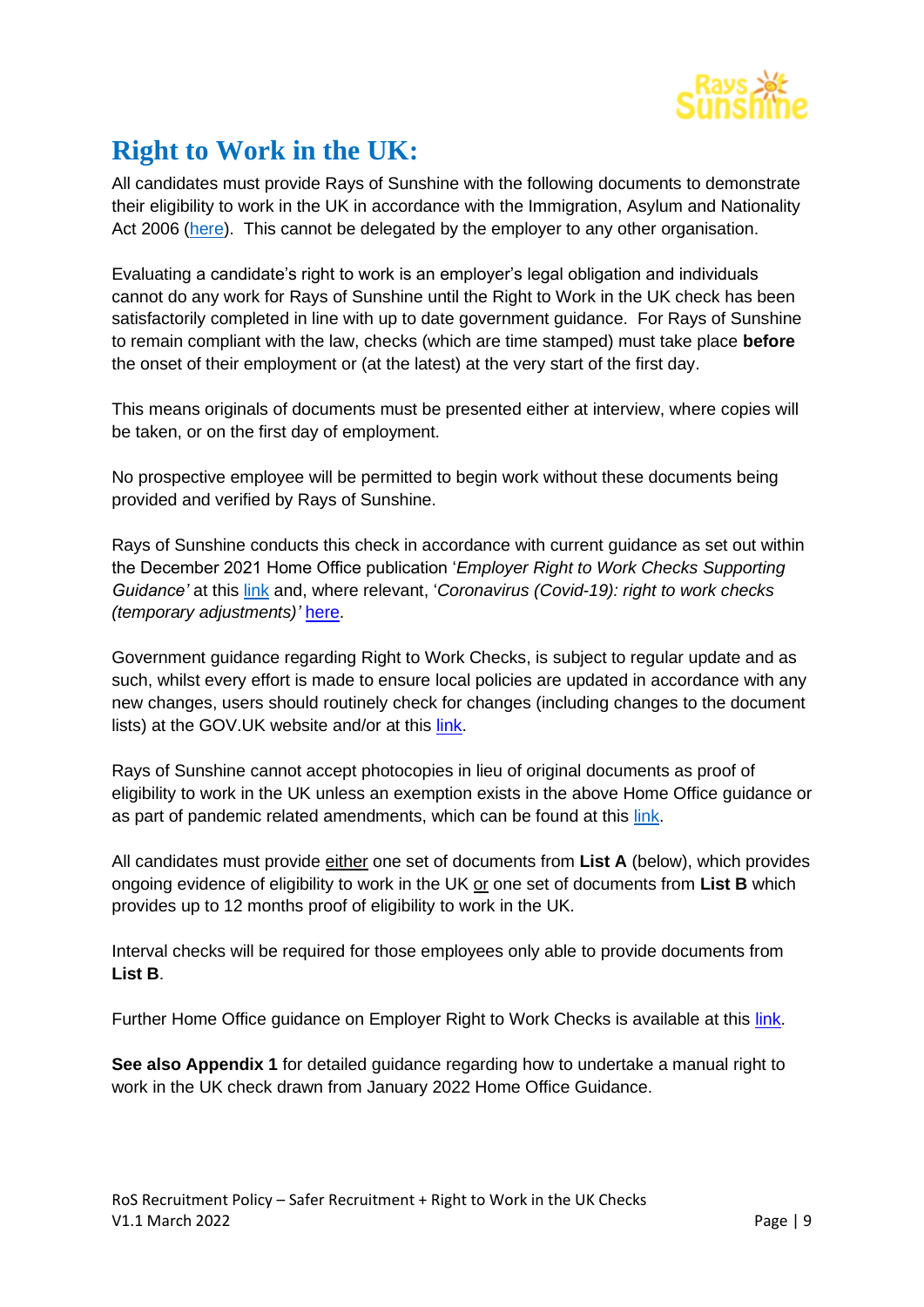

#### <span id="page-9-0"></span>**\*List A: acceptable documents to establish a continuous statutory excuse**

\*always check for changes at <https://www.gov.uk/government/publications/right-to-work-checks-employers-guide>

- 1. A passport (current or expired) showing the holder, or a person named in the passport as the child of the holder, is a British citizen or a citizen of the UK and Colonies having the right of abode in the UK.
- 2. A passport or passport card (current or expired) showing that the holder is a national of the Republic of Ireland.
- 3. A current document issued by the Home Office to a family member of an EEA or Swiss citizen, and which indicates that the holder is permitted to stay in the United Kingdom indefinitely.
- 4. A document issued by the Bailiwick of Jersey, the Bailiwick of Guernsey or the Isle of Man, which has been verified as valid by the Home Office Employer Checking Service, showing that the holder has been granted unlimited leave to enter or remain under Appendix EU to the Jersey Immigration Rules, Appendix EU to the Immigration (Bailiwick of Guernsey) Rules 2008 or Appendix EU to the Isle of Man Immigration Rules.
- 5. A current Biometric Immigration Document (Biometric Residence Permit) issued by the Home Office to the holder indicating that the person named is allowed to stay indefinitely in the UK or has no time limit on their stay in the UK.
- 6. A current passport endorsed to show that the holder is exempt from immigration control, is allowed to stay indefinitely in the UK, has the right of abode in the UK, or has no time limit on their stay in the UK.
- 7. A current Immigration Status Document issued by the Home Office to the holder with an endorsement indicating that the named person is allowed to stay indefinitely in the UK, or has no time limit on their stay in the UK, together with an official document giving the person's permanent National Insurance number and their name issued by a government agency or a previous employer.
- 8. A birth or adoption certificate issued in the UK, together with an official document giving the person's permanent National Insurance number and their name issued by a government agency or a previous employer.
- 9. A birth or adoption certificate issued in the Channel Islands, the Isle of Man or Ireland, together with an official document giving the person's permanent National Insurance number and their name issued by a government agency or a previous employer.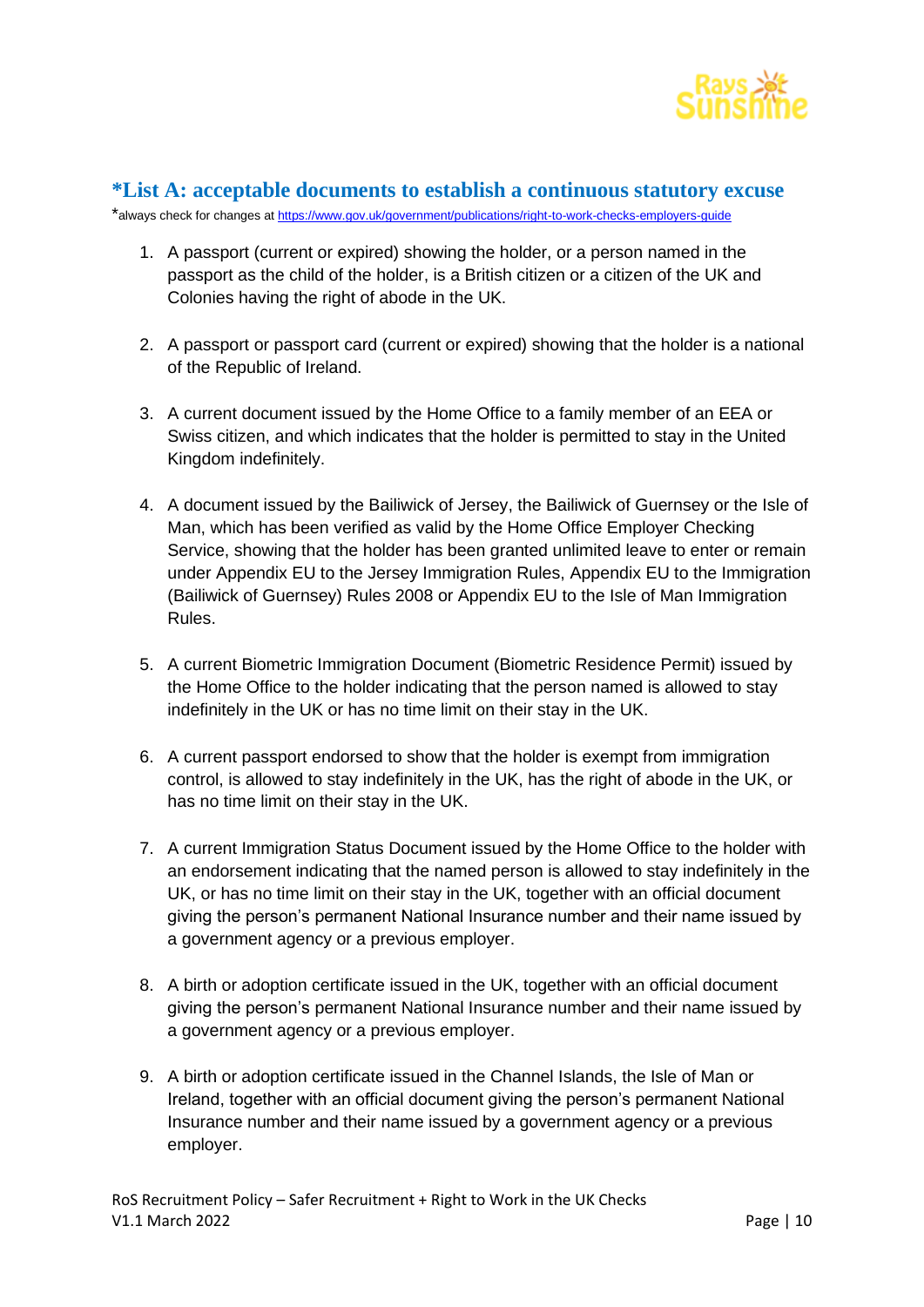

10. A certificate of registration or naturalisation as a British citizen, together with an official document giving the person's permanent National Insurance number and their name issued by a government agency or a previous employer

### <span id="page-10-0"></span>**List B - Group 1\***

**Documents where a time-limited statutory excuse lasts until the expiry date of leave**

\*always check for changes at <https://www.gov.uk/government/publications/right-to-work-checks-employers-guide>

- 1. A current passport endorsed to show that the holder is allowed to stay in the UK and is currently allowed to do the type of work in question.
- 2. A current Biometric Immigration Document (Biometric Residence Permit) issued by the Home Office to the holder which indicates that the named person can currently stay in the UK and is allowed to do the work in question.
- 3. A current document issued by the Home Office to a family member of an EEA or Swiss citizen, and which indicates that the holder is permitted to stay in the United Kingdom for a time limited period and to do the type of work in question.
- 4. A document issued by the Bailiwick of Jersey, the Bailiwick of Guernsey or the Isle of Man, which has been verified as valid by the Home Office Employer Checking Service, showing that the holder has been granted limited leave to enter or remain under Appendix EU to the Jersey Immigration Rules, Appendix EU to the Immigration (Bailiwick of Guernsey) Rules 2008 or Appendix EU to the Isle of Man Immigration Rules.
- 5. A document issued by the Bailiwick of Jersey or the Bailiwick of Guernsey, which has been verified as valid by the Home Office Employer Checking Service, showing that the holder has made an application for leave to enter or remain under Appendix EU to the Jersey Immigration Rules or Appendix EU to the Immigration (Bailiwick of Guernsey) Rules 2008, on or before 30 June 2021. Entry to be removed - refer to List B, Group 2, no. 2
- 6. A frontier worker permit issued under regulation 8 of the Citizens' Rights (Frontier Workers) (EU Exit) Regulations 2020.
- 7. A current Immigration Status Document containing a photograph issued by the Home Office to the holder with a valid endorsement indicating that the named person may stay in the UK, and is allowed to do the type of work in question, together with an official document giving the person's permanent National Insurance number and their name issued by a government agency or a previous employer.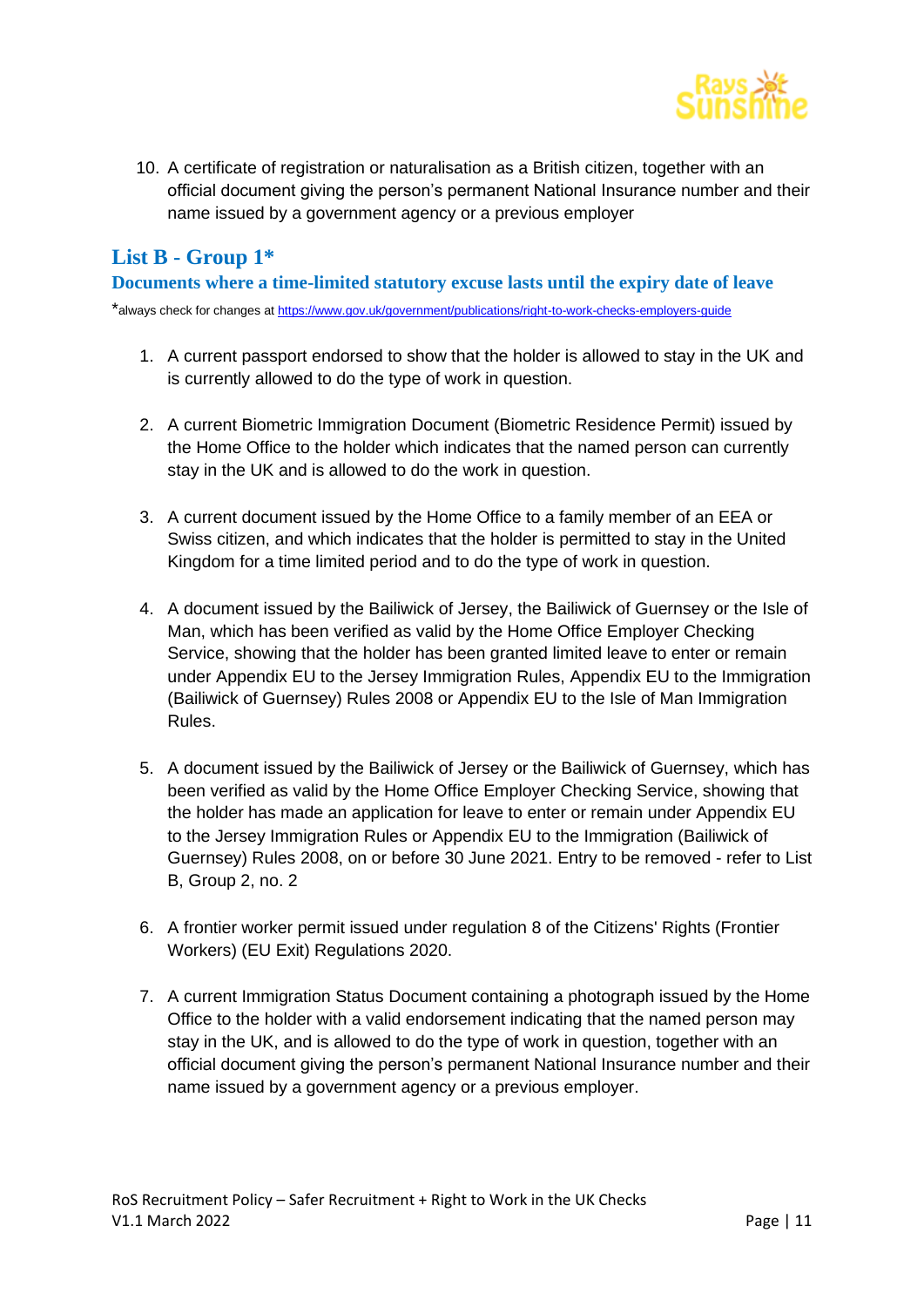

### <span id="page-11-0"></span>**List B - Group 2\***

#### **Documents where a time-limited statutory excuse lasts for six months**

\*always check for changes at <https://www.gov.uk/government/publications/right-to-work-checks-employers-guide>

- 1. A document issued by the Home Office showing that the holder has made an application for leave to enter or remain under Appendix EU to the immigration rules (known as the EU Settlement Scheme) on or before 30 June 2021 together with a Positive Verification Notice from the Home Office Employer Checking Service.
- 2. A document issued by the Bailiwick of Jersey, the Bailiwick of Guernsey or the Isle of Man showing that the holder has made an application for leave to enter or remain under Appendix EU to the Jersey Immigration Rules or Appendix EU to the Immigration (Bailiwick of Guernsey) Rules 2008 together with a Positive Verification Notice from the Home Office Employer Checking Service. Entry amended.
- 3. An Application Registration Card issued by the Home Office stating that the holder is permitted to take the employment in question, together with a Positive Verification Notice from the Home Office Employer Checking Service.
- 4. A Positive Verification Notice issued by the Home Office Employer Checking Service to the employer or prospective employer, which indicates that the named person may stay in the UK and is permitted to do the work in question.
- 5. A Certificate of Application (digital or non-digital) issued by the Home Office showing that the holder has made an application for leave to enter or remain under Appendix EU to the immigration rules (known as the EU Settlement Scheme), on or after 1 July 2021, together with a Positive Verification Notice from the Home Office Employer Checking Service.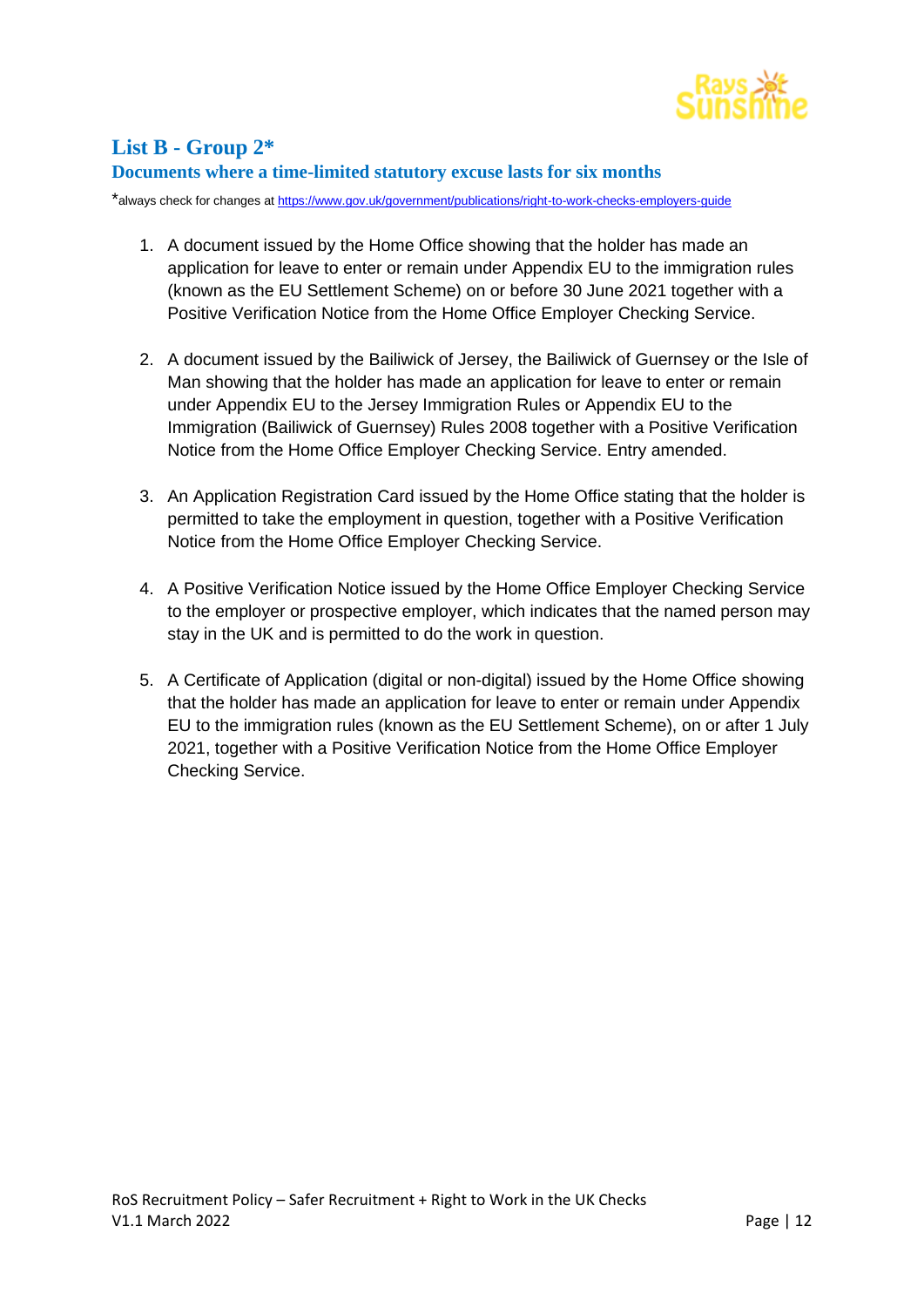

### <span id="page-12-0"></span>**Documents Checking Process:**

Rays of Sunshine operates the following process in relation to the above documents to ensure we are protected against the civil liabilities arising from employing someone who does not have a right to work in the UK.

This involves the following checking process (see also Appendix):

| 1              | Are photographs consistent across documents and with the person's<br>appearance?                                                                                                                                                                                                                                                                                                                      | Y | N | N/A |
|----------------|-------------------------------------------------------------------------------------------------------------------------------------------------------------------------------------------------------------------------------------------------------------------------------------------------------------------------------------------------------------------------------------------------------|---|---|-----|
| 2              | Are dates of birth correct and consistent across documents?                                                                                                                                                                                                                                                                                                                                           |   |   |     |
| 3              | Are expiry dates for time-limited permission to be in the UK in the future<br>i.e. they have not passed (if applicable)?                                                                                                                                                                                                                                                                              |   |   |     |
| $\overline{4}$ | Have you checked work restrictions to determine if the person is able to<br>work for you and do the type of work you are offering?<br>(For students who have limited permission to work during term-time,<br>you must also obtain, copy and retain details of their academic term and<br>vacation times covering the duration of their period of study in the UK<br>for which they will be employed.) |   |   |     |
| 5              | Are you satisfied the document is genuine, has not been tampered with<br>and belongs to<br>the holder?                                                                                                                                                                                                                                                                                                |   |   |     |
| 6              | Have you checked the reasons for any different names across<br>documents (e.g.<br>marriage certificate, divorce decree, deed poll)? (Supporting documents<br>should also be<br>photocopied and a copy retained.)                                                                                                                                                                                      |   |   |     |

Copies of the following documents – recording also the date on which the check was made and by whom - will then be made using a format which cannot later be altered as follows:

1. Passports: any page with the document expiry date, nationality, date of birth, signature, leave expiry date, biometric details and photograph, and any page containing information indicating the holder has an entitlement to enter or remain in the UK and undertake the work in question.

2. All other documents: the document in full, both sides of a biometric residence permit. Rays of Sunshine will retains these copies securely using an electronic format or platform (uploaded to BreatheHR) and/or in hardcopy.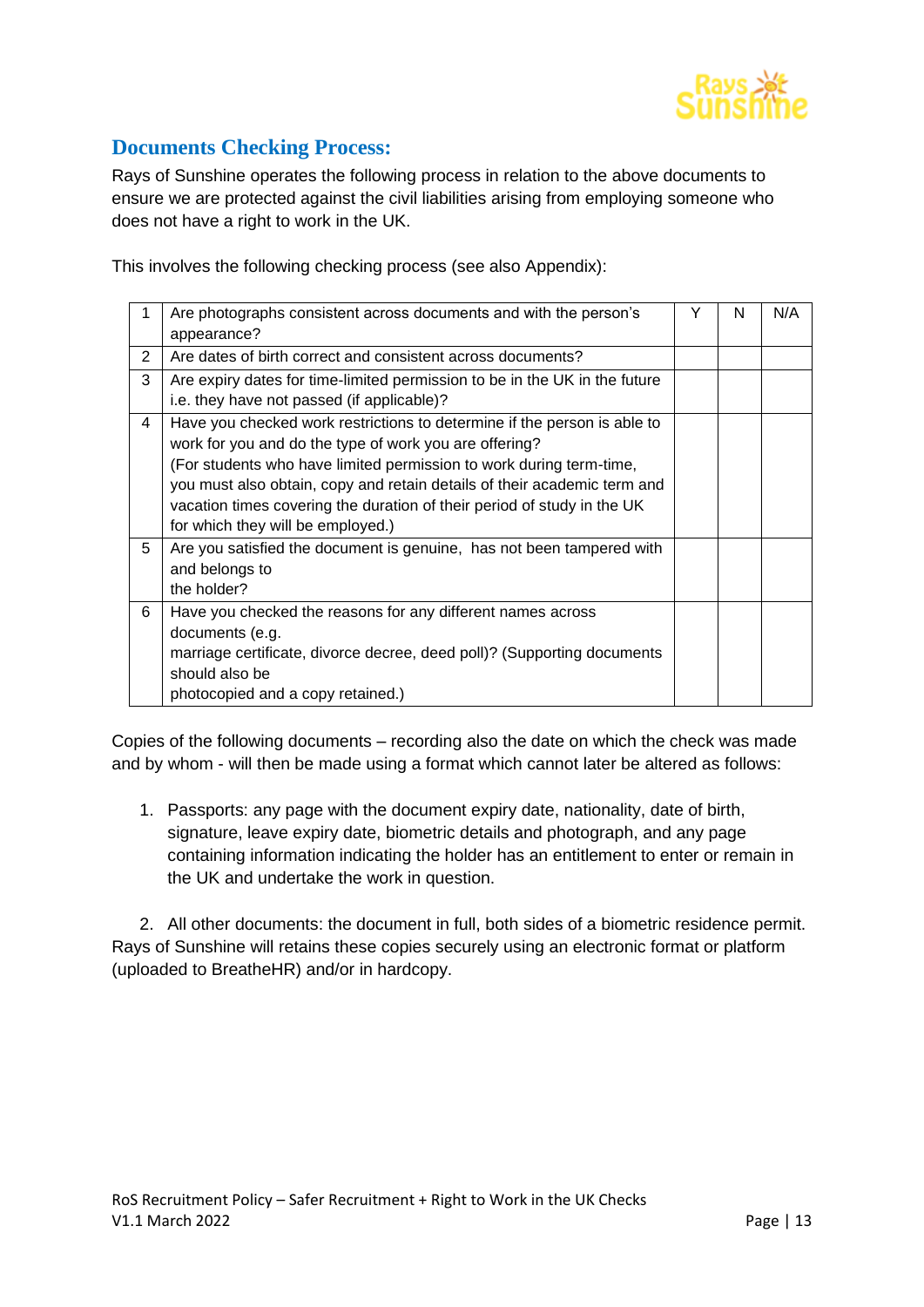

## **Appendix 1:**

### <span id="page-13-1"></span><span id="page-13-0"></span>**Conducting a manual document-based right to work check\***

\*Extract from the Home Office publication 'An Employer's Guide to Right to Work Checks' 17.January 2022

There are three steps to conducting a manual document-based right to work check. You need to complete all three steps before employment commences to ensure you have conducted a check in the prescribed manner, in order to establish a statutory excuse.

#### **Step 1: Obtain**

<span id="page-13-3"></span><span id="page-13-2"></span>You must obtain original documents from either **List A or List B** of acceptable documents (see earlier).

### **Step 2: Check**

You must check that the documents are genuine and that the person presenting them is the prospective employee or employee, the rightful holder and allowed to do the type of work you are offering. You must check that:

- 1. Photographs and dates of birth are consistent across documents and with the person's appearance in order to detect impersonation;
- 2. Expiry dates for permission to be in the UK have not passed;
- 3. Any work restrictions to determine if they are allowed to do the type of work on offer (for students who have limited permission to work during term-times, you must also obtain, copy and retain details of their academic term and vacation times covering the duration of their period of study in the UK for which they will be employed);
- 4. The documents are genuine, have not been tampered with and belong to the holder; and
- 5. The reasons for any difference in names across documents can be explained by providing evidence (e.g. original marriage certificate, divorce decree absolute, deed poll). These supporting documents must also be photocopied and a copy retained.

#### **Step 3: Copy**

<span id="page-13-4"></span>You must make a clear copy of each document in a format which cannot manually be altered and retain the copy securely: electronically or in hardcopy.

You must also retain a secure record of the date on which you made the check.

Simply writing a date on the copy document does not, in itself, confirm that this is the actual date when the check was undertaken.

If you write a date on the copy document, you must also record that this is the date on which you conducted the check.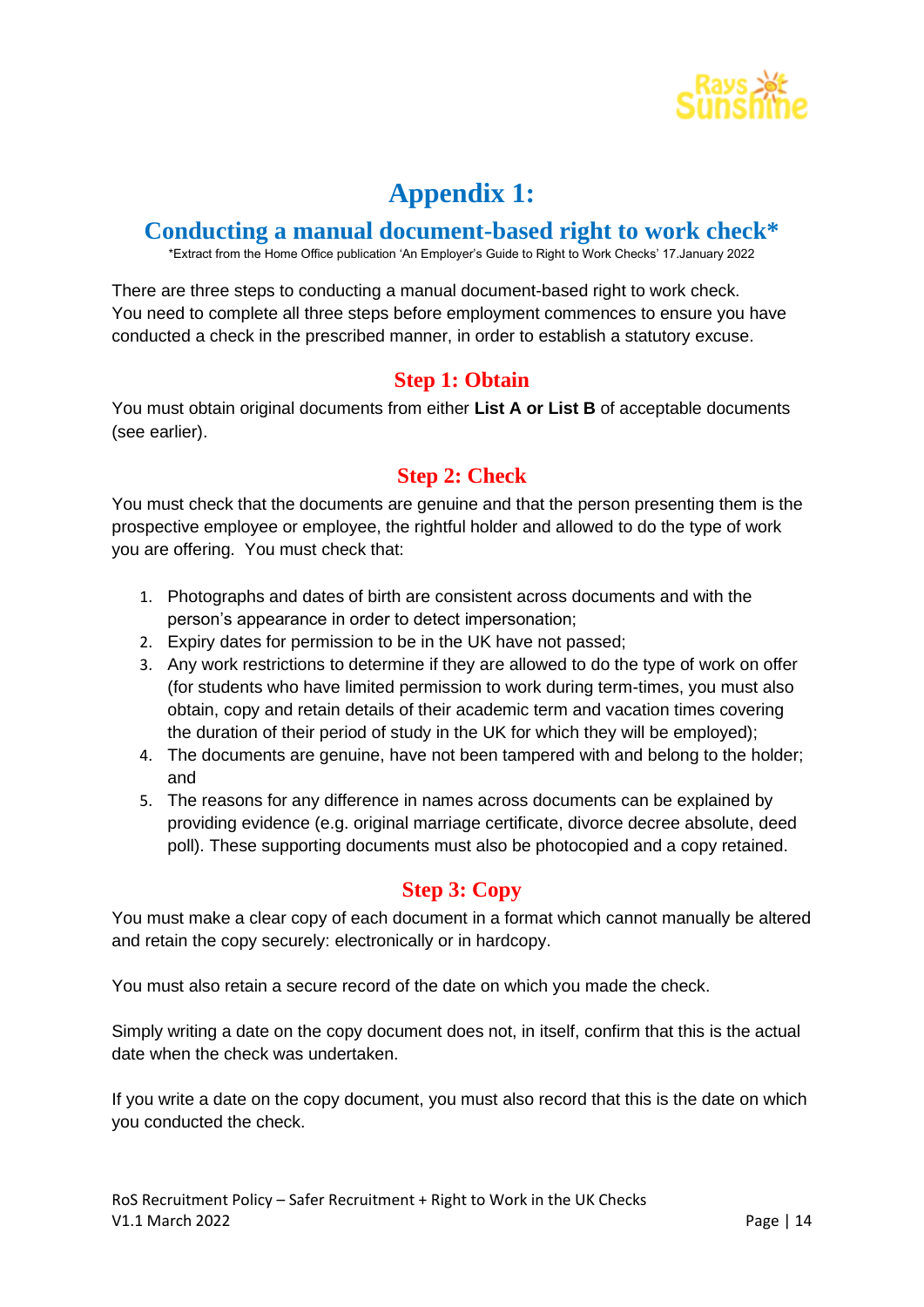

You must copy and retain copies of:

- 1. Passports: any page with the document expiry date, the holder's nationality, date of birth, signature, leave expiry date, biometric details, photograph and any page containing information indicating the holder has an entitlement to enter or remain in the UK (visa or entry stamp) and undertake the work in question (the front cover no longer has to be copied).
- 2. All other documents: the document in full, including both sides of a Biometric Residence Permit, Application Registration Card and a Residence Card (biometric format).

All copies of documents taken should be kept securely for the duration of the worker's employment and for two years afterwards.

The copy must then be securely destroyed.

We recommend you use the '**Employers' 'Right to Work Checklist'** (see earlier) to ensure you have correctly carried out all the steps you need to or the online interactive tool '**Check if someone can work in the UK**', which will take you through the process by asking you a series of questions.

<span id="page-14-0"></span>Both will help you to confirm that you have undertaken each step correctly to establish your statutory excuse.

#### **Acceptable documents**

The documents you may accept from a person to demonstrate their right to work are set out in two lists – List A and List B.

**List A** contains the range of documents you may accept for a person who has a permanent right to work in the UK. **Always check you are using the most up to date list.**

If you conduct the right to work checks correctly before employment begins, you will establish a continuous statutory excuse for the duration of that person's employment with you.

You do not have to conduct any further checks on this individual.

List **B** contains a range of documents you may accept for a person who has a temporary right to work in the UK. **Always check you are using the most up to date list.**

If you conduct the right to work checks correctly, you will establish a time-limited statutory excuse.

You will be required to conduct a follow-up check in order to retain your statutory excuse.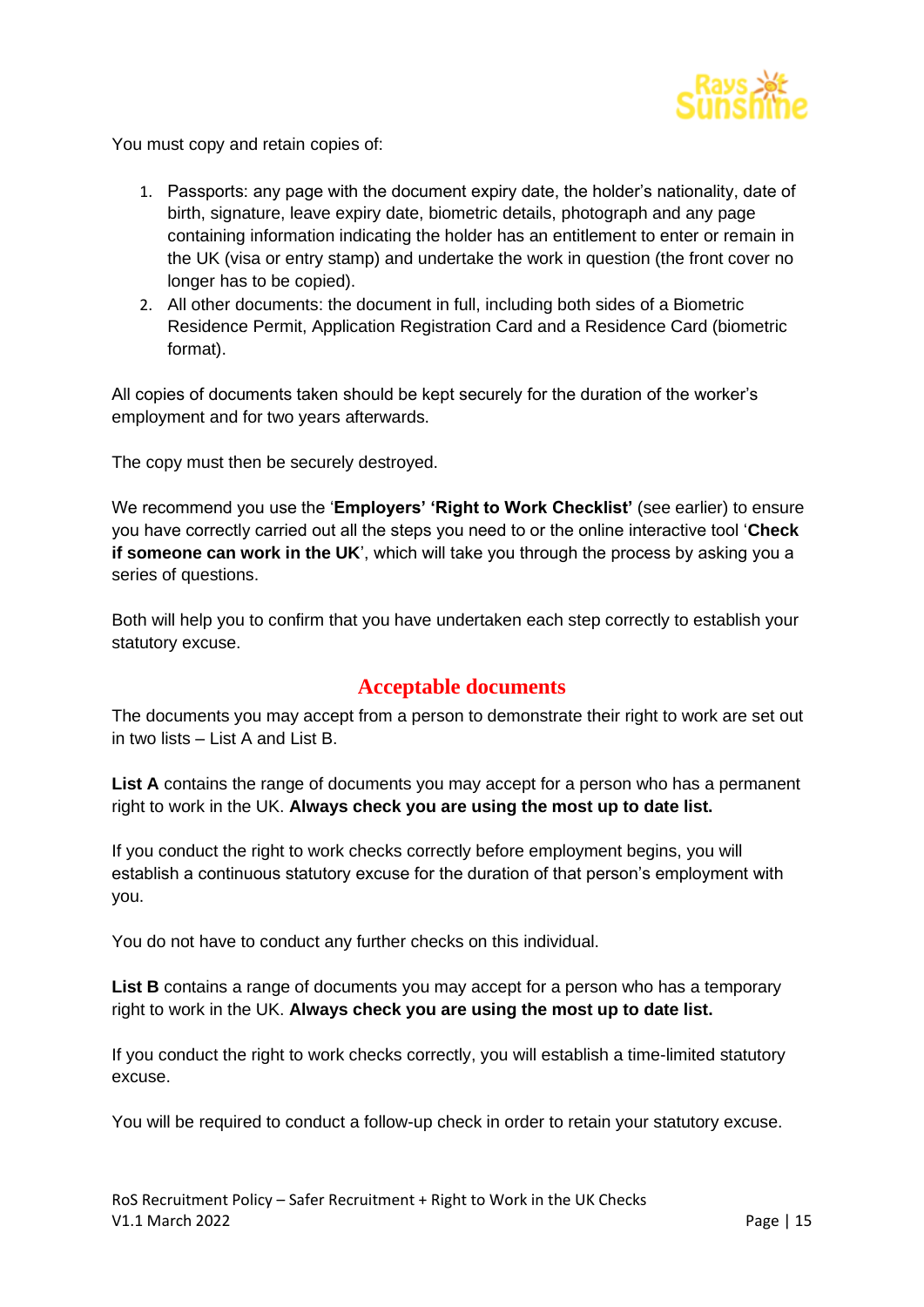

<span id="page-15-0"></span>This should be undertaken in the same way as the original check.

### **Checking the validity of documents**

When you are checking the validity of the documents, you should ensure that you do this in the presence of the holder.

This can be a physical presence in person or via a live video link.

In both cases you must be in physical possession of the original documents. For example, an individual may choose to send their documents to you by post to enable you to conduct the check with them via live video link.

You may not rely on the inspection of the document via a live video link or by checking a faxed or scanned copy of the document.

The responsibility for checking the document is yours.

Whilst it may be delegated to your members of staff, you will remain liable for the penalty in the event the individual is found to be working illegally and the prescribed check has not been correctly carried out.

You may not delegate this responsibility to a third party.

Whilst you may use a third party to provide support in terms of technical knowledge or specialised equipment to prevent the employment of illegal workers, the responsibility for performing the check (in order to obtain a statutory excuse from a civil penalty) will remain with you as the employer.

If you are given a false document, you will only be liable for a civil penalty if it is reasonably apparent that it is false.

This means that a person who is untrained in the identification of false documents, examining it carefully, but briefly, and without the use of technological aids could reasonably be expected to realise that the document in question is not genuine.

You will not obtain a statutory excuse if:

- the check is performed by an individual who is not employed by you;
- it is reasonably apparent that the person presenting the document is not the person referred to in that document, even if the document itself is genuine.
- You may be liable to prosecution if you know or have reasonable cause to believe that the individual does not have immigration permission to work;
- You know that the individual is not permitted to undertake the work in question; or
- You know that the documents are false or do not rightfully belong to the holder.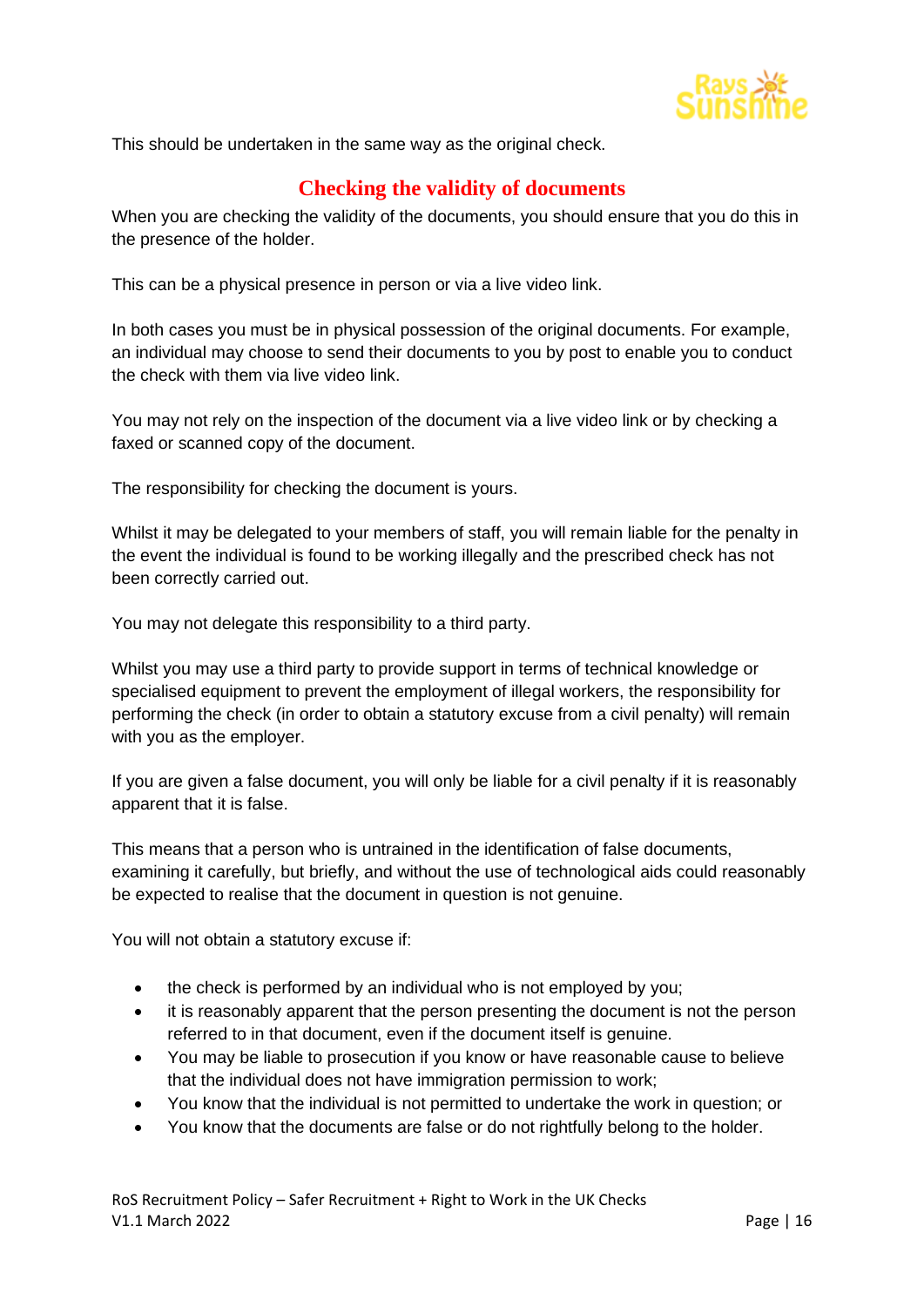

You may wish to read the online guidance about recognising fraudulent identity documents. [Guidance on examining identity documents](https://www.gov.uk/government/publications/recognising-fraudulent-identity-documents) can be found on GOV.UK.

You can also compare identity and travel documents against the images published on:

- PRADO [Public Register of Authentic Travel and Identity Documents Online](https://www.consilium.europa.eu/prado/en/prado-start-page.html) ; or
- [EdisonTD](http://www.edisontd.net/)

These are archives of identity and travel documents.

You may also wish to consider using commercially available document validation technology to help check the authenticity of biometric documents presented to you, notably passports and biometric residence permits (BRPs). There is no requirement that you do this in order to have a statutory excuse against a civil penalty, but using this technology is likely to increase the security of your checking procedures. Guidance about [identity document validation](https://www.gov.uk/government/publications/identity-document-validation-technology)  [technology](https://www.gov.uk/government/publications/identity-document-validation-technology) is available on GOV.UK.

If someone gives you a false document or a genuine document that does not belong to them, you should use this link to report the individual to us, or call our Employer Enquiry helpline on 0300 790 6268 (Monday to Thursday, 9am to 4:45pm; Friday 9am to 4:30pm).

#### **Retaining evidence**

<span id="page-16-0"></span>You must keep a record of every document you have checked.

This can be a hardcopy or a scanned copy in a format which cannot be manually altered, such as a jpeg or pdf document.

You should keep the copies securely for the duration of the person's employment and for a further two years after they stop working for you.

You should also be able to produce these document copies quickly in the event that you are requested to show them to demonstrate that you have performed a right to work check and retain a statutory excuse.

You must also make a note of the date on which you conducted the check. This can be by either making a dated declaration on the copy or by holding a separate record, securely, which can be shown to us upon request.

This date may be written on the document copy as follows: '*the date on which this right to work check was made:* [insert date]' or a manual or digital record may be made at the time you conduct and copy the documents which includes this information.

You must be able to show this evidence if requested to do so in order to demonstrate that you have established a statutory excuse.